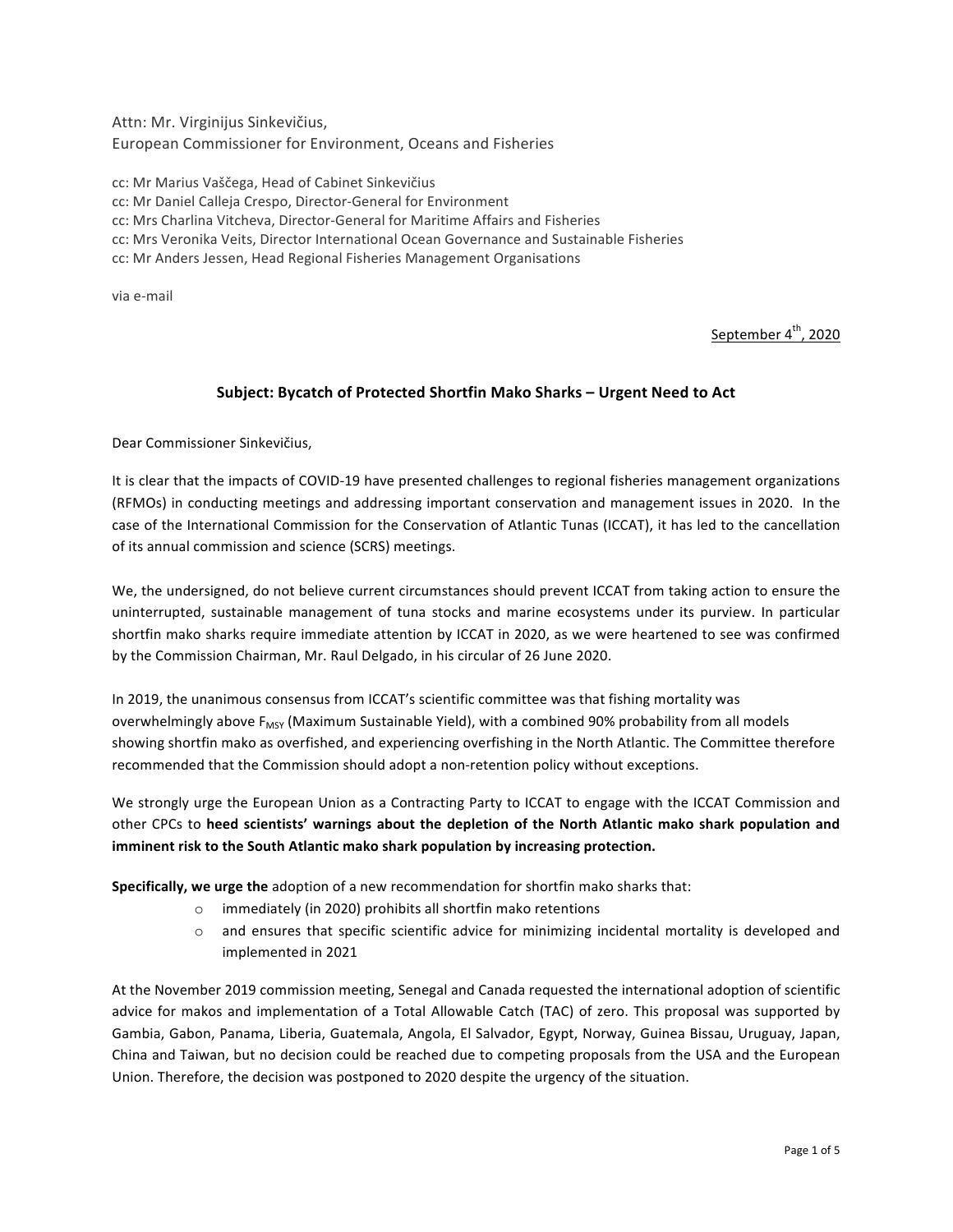#### Why do we need an immediate retention ban for shortfin mako?

- Shortfin mako sharks are classified by the International Union for the Conservation of Nature (IUCN) as '**endangered**'.
- Mako sharks are fished for food, their fins and sport, with no international catch limits in place.
- In the North Atlantic, this has resulted in a conservation emergency ICCAT's science committee notes it could take around 25 years for stocks to rebuild even if fishing mortality rates were cut to zero.
- In the South Atlantic, the situation may appear less dire, but will soon mirror the North Atlantic if catches are allowed to continue.
- Recognizing the need for action, the  $18<sup>th</sup>$  Conference of the Parties to CITES (CITES CoP18, August 2019) added both species of mako shark to Appendix II of the Convention, meaning that all international trade in the species must now be regulated to be non-detrimental to the survival of the species in the wild.

#### Why is this extremely urgent now?

- Mako sharks in the North Atlantic are in a state of emergency, with South Atlantic mako sharks on a *similar trajectory*
- Action is long overdue, as scientists first issued advice to address this problem in 2017 and ICCAT has *still* not acted.
- Mako sharks are slow growing, so rebuilding their populations will take decades.
- Scientific advice shows we can still change the fate of mako sharks, but further delays would risk complete stock collapse.
- Continued take from the High Seas and international trade without scientific justification would be in contravention of CITES obligations. Given that ICCAT's own science committee has recommended putting in place a no-retention measure since 2017 it seems unlikely any such scientific justification would be forthcoming.
- 16 delegations are already supportive of this ask; it is imperative for ICCAT to now take action.

#### Additional measures requiring ICCATs decisions this year

In addition, we urge the European Union to ensure that short-term measures to suspend certain observer coverage requirements are reinstituted as soon as practical. Further, we believe current circumstances reinforce the need for accelerating the development and implementation of electronic monitoring tools and strategies to strengthen critical oversight in tuna fisheries. Specifically, the Commission should ensure that the SCRS prioritizes **the development in 2021 of standards for electronic monitoring**, as well as a workplan and timeline for implementation of a comprehensive electronic monitoring program.

While the impacts of Covid-19 have prevented the 22nd session of ICCAT from taking place, overfishing for tuna and sharks continues in the area covered by the Convention. There remains, therefore, an urgent need for delegations to meet together and carry out the objectives of the Convention. We are calling for a rescheduled Commission meeting to take place in early 2021.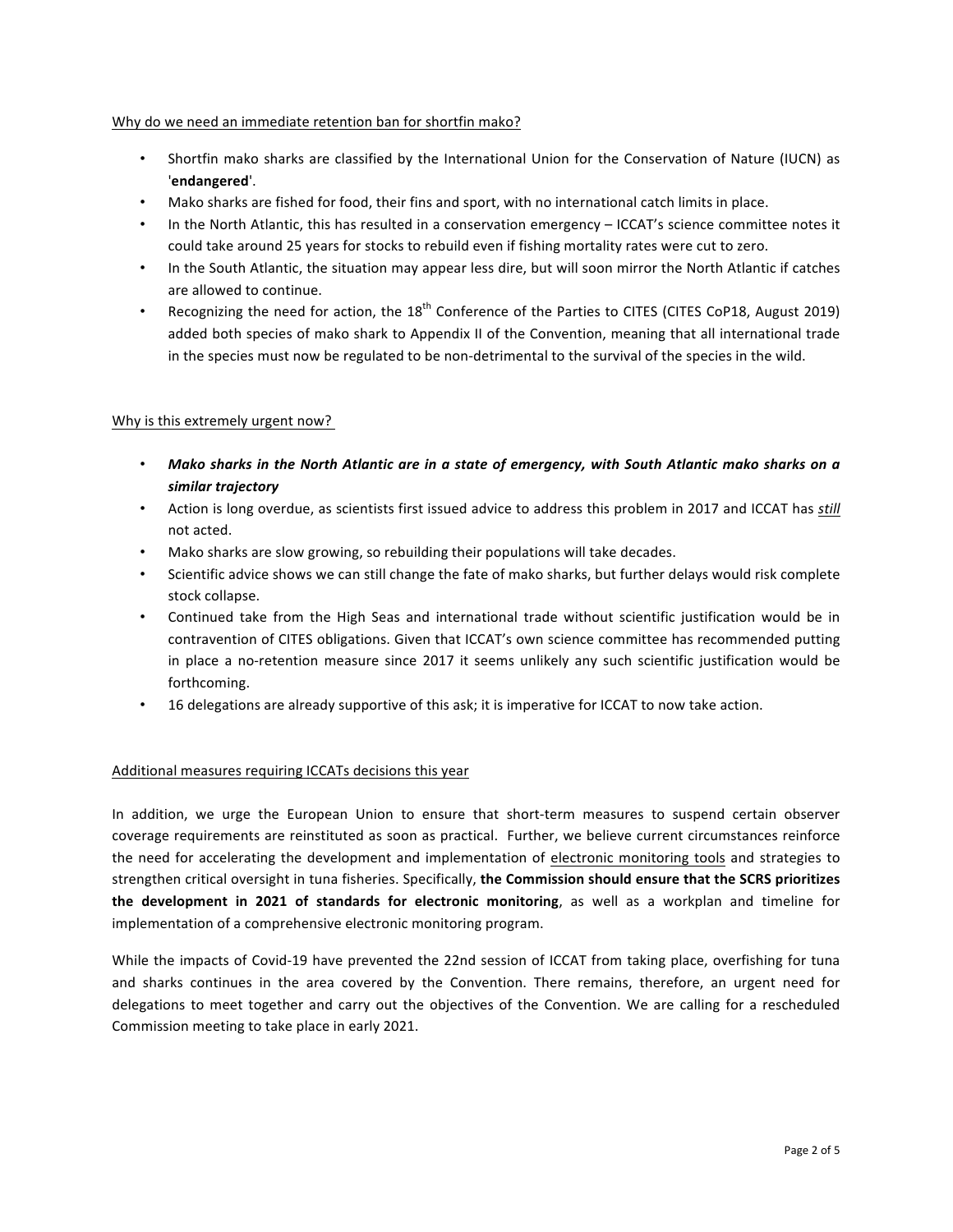As organizations globally engaged in marine conservation, we urge you to ensure that the European Union fully supports addressing these issues in 2020 and that the European Union's positions will be unambiguous in that regard. We count on your support, thank you.

The signatories,

**Sharkproject International** Alex Smolinsky, President

**Slow Food Deutschland**  Dr. Nina Wolff, Executive Board

**All for Blue** Katerina Topouzoglou, Founder

Aktionsgemeinschaft Artenschutz (AGA) e.V

Birgit Braun, Executive Board Member

**Blue Marine Foundation** Jess Rattle, Head of Communication

**Blue Shark Conservation** Katrien Vandevelde & Jan Wouters, Founders

**Born Free Foundation** Dr. Mark Jones, Head of Policy

**DEEPWAVE e.V.** Heye Groß, 1. Chairman

Deutsche Elasmobranchier-Gesellschaft (D.E.G.) e.V. Dr. Simon Weigmann, Chair

**Deutsche Stiftung Meeresschutz (DSM)** Ulrich Karlowski, Board Member

**Deutsche Umwelthilfe e.V**. Dr. Katharina Fietz, Project Manager Marine Conservation

**Dutch Shark Society**  Georgina Wiersma, Director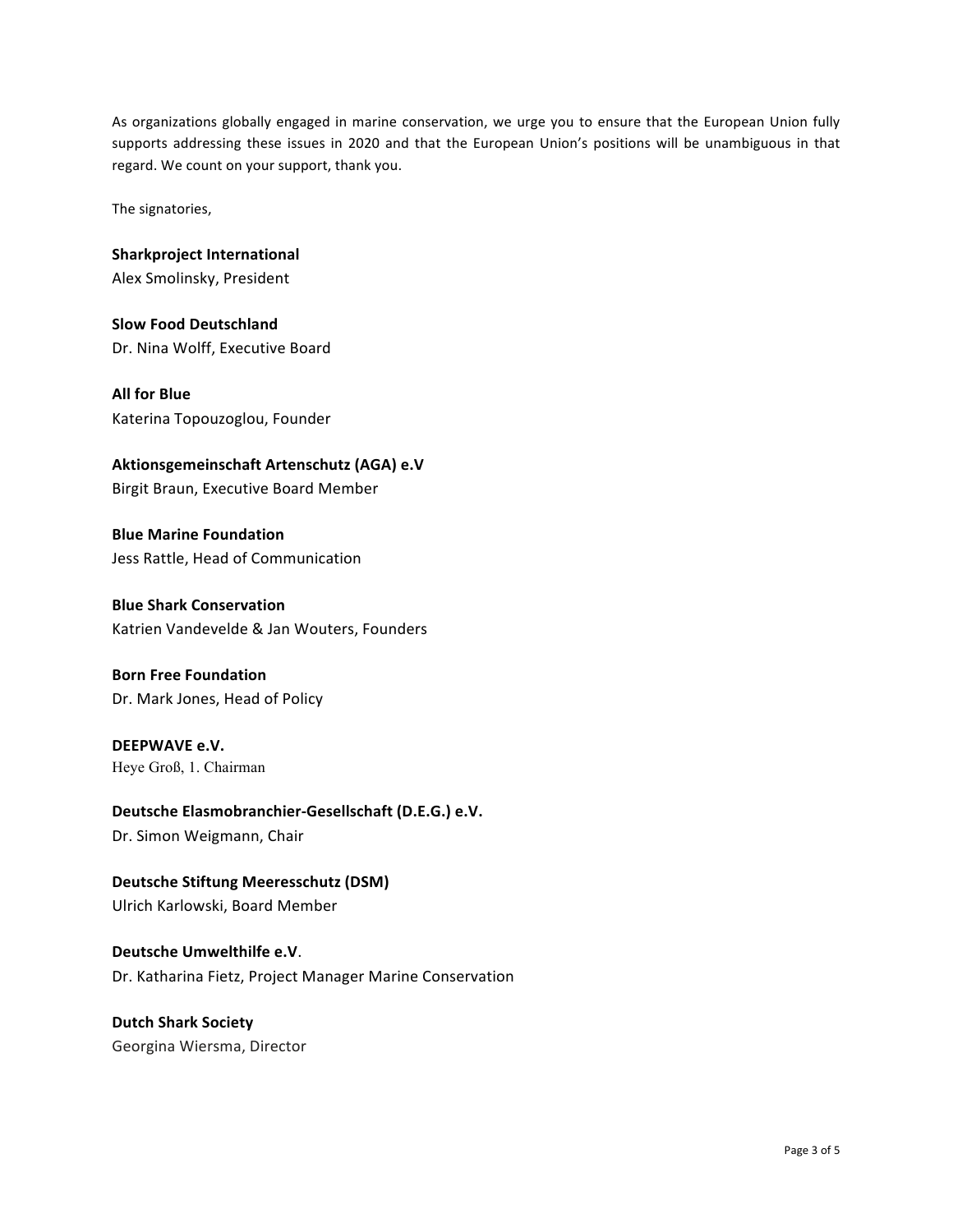#### **Environmental Investigation Agency**

Tom Gammage, Ocean Campaigner

**Fair Fish International Association** Billo Heinzpeter Studer, President

**Forum Umwelt und Entwicklung** Jürgen Maier, CEO

**Gallifrey Foundation**  Antoinette Vermilye, Co-founder

**Gesellschaft zur Rettung der Delphine (GRD) e.V.** Verena Platt-Till, Scientific Director 

**The Global Shark Conservation Initiative** Veerle Roelandt, President

**Humane Society International/Europe** Dr Jo Swabe, Senior Director of Public Affairs

## **International Pole & Line Foundation** Yaiza Dronkers Londoño, Atlantic Region Manager

# **Mundus maris asbl** Dr. Cornelia E. Nauen, President

**Nakawe Project** Regina Domingo, Founder & Project Manager

**Sharks Educational Institute** Fernando Reis, Executive Director

**Sharks Mission France** Fabienne Rossier, President

**Pro Wildlife e.V.** Dr. Sandra Altherr, Co-Founder

**Sea Shepherd Legal** Brett Sommermeyer, Legal Director